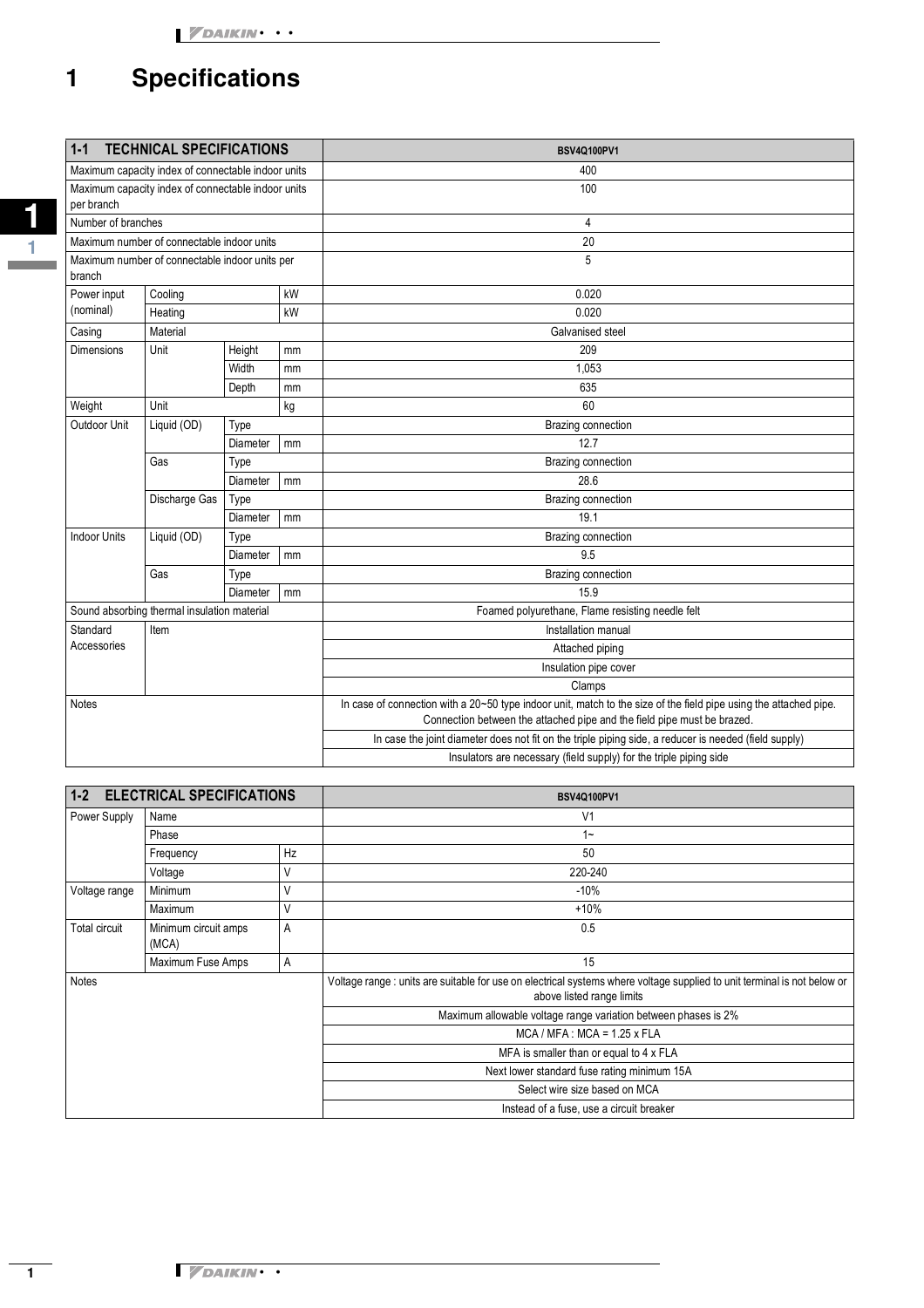## **2 Safety device settings**



| Model      | Safety devices |
|------------|----------------|
|            | PC board fuse  |
| BSV4Q100PV | 250V 3.15A     |
| BSV6Q100PV | 250V 3.15A     |

4D064144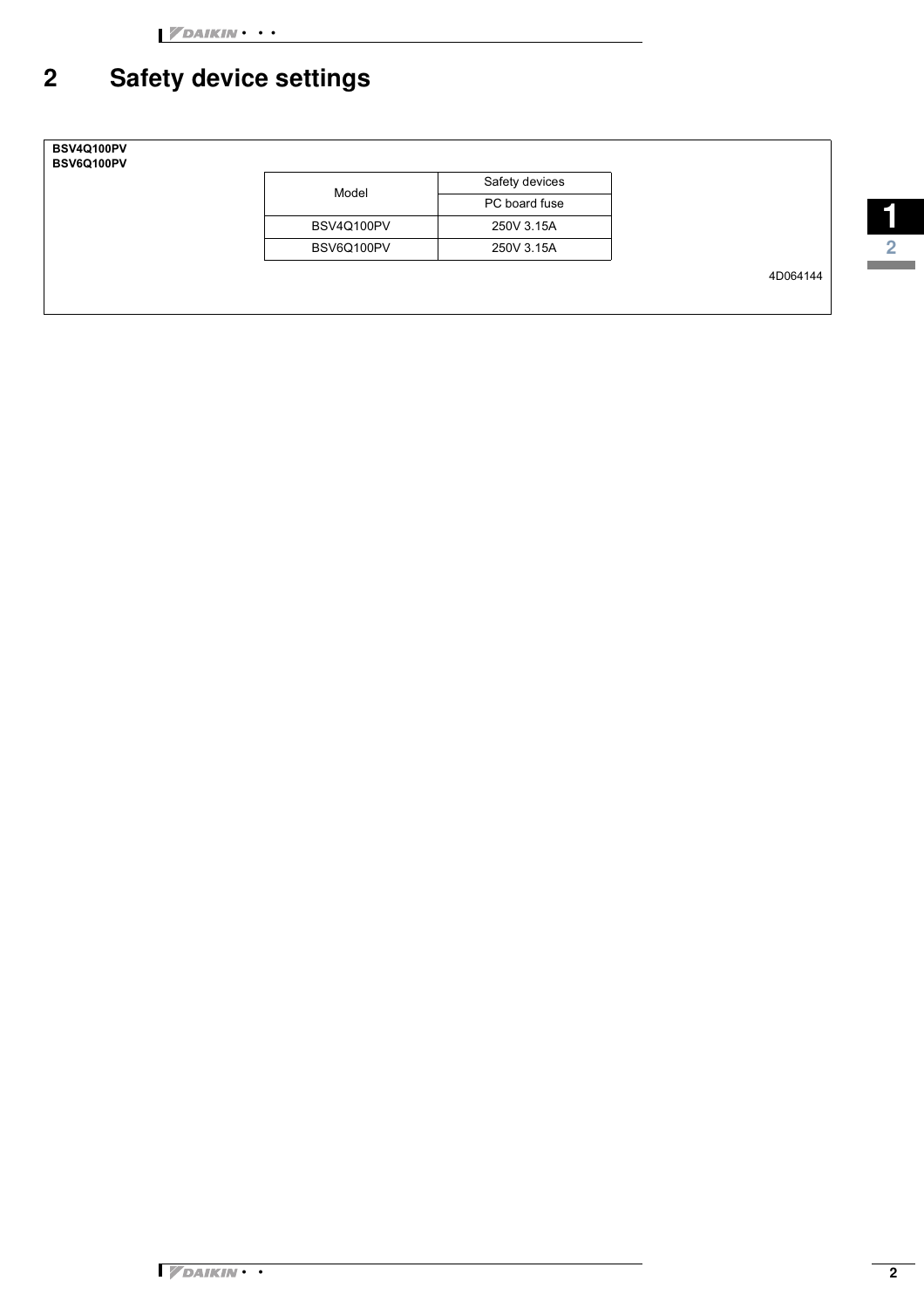#### **3 Dimensional drawing & centre of gravity**

#### 3 - 1 Dimensional drawing

**1**

**3**

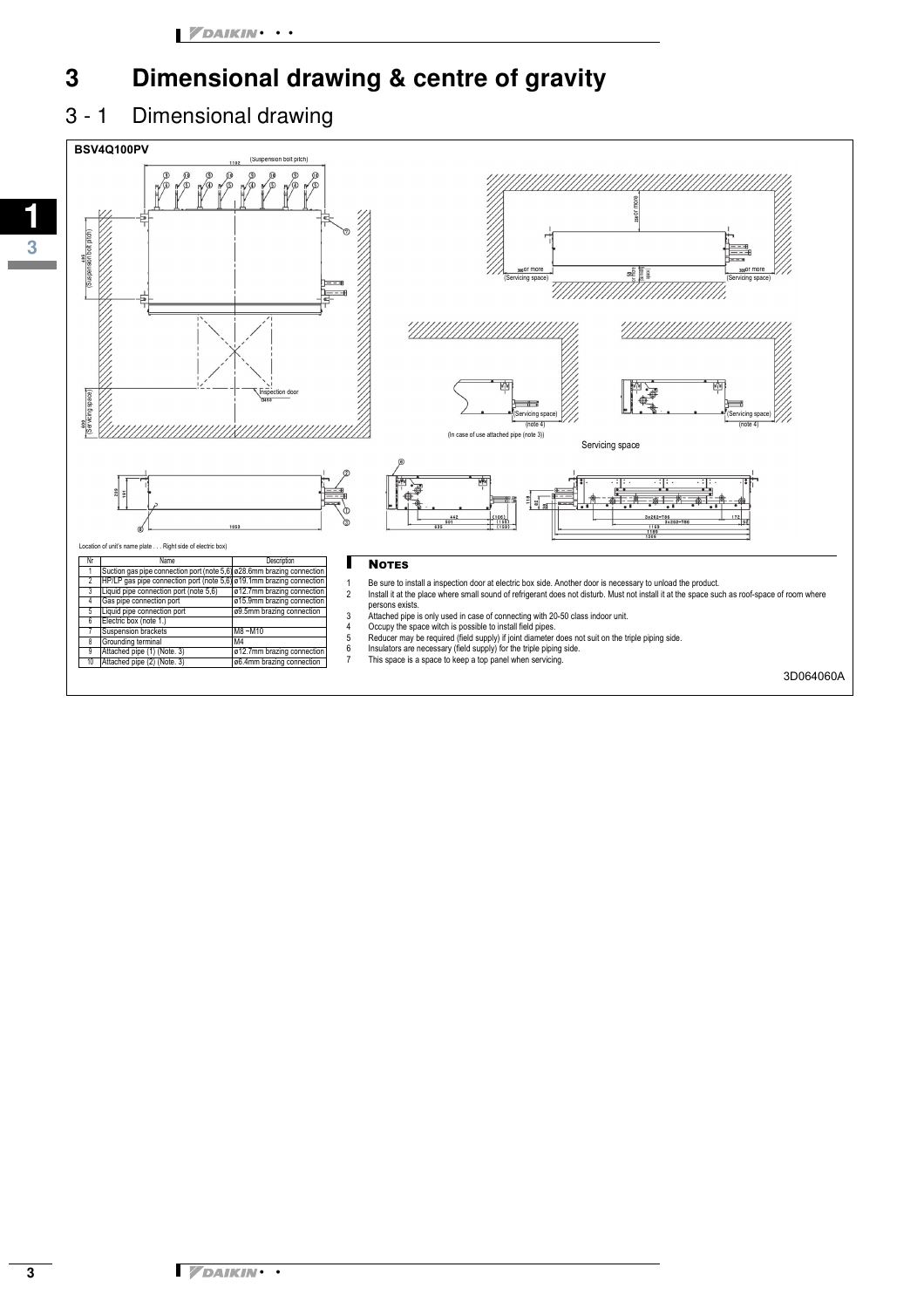## **3 Dimensional drawing & centre of gravity**

#### 3 - 2 Centre of gravity





**1**

**3**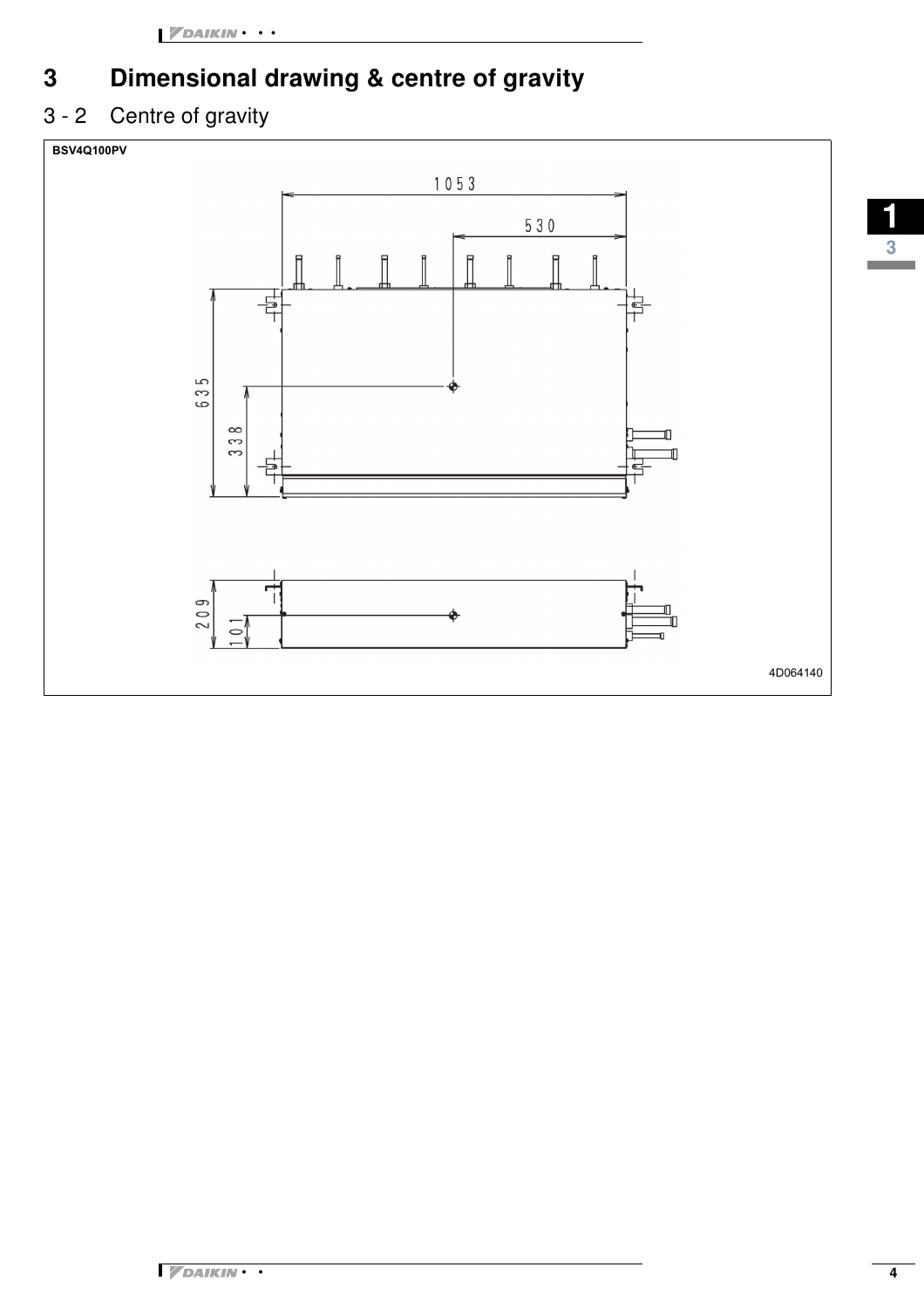#### **4 Piping diagram**

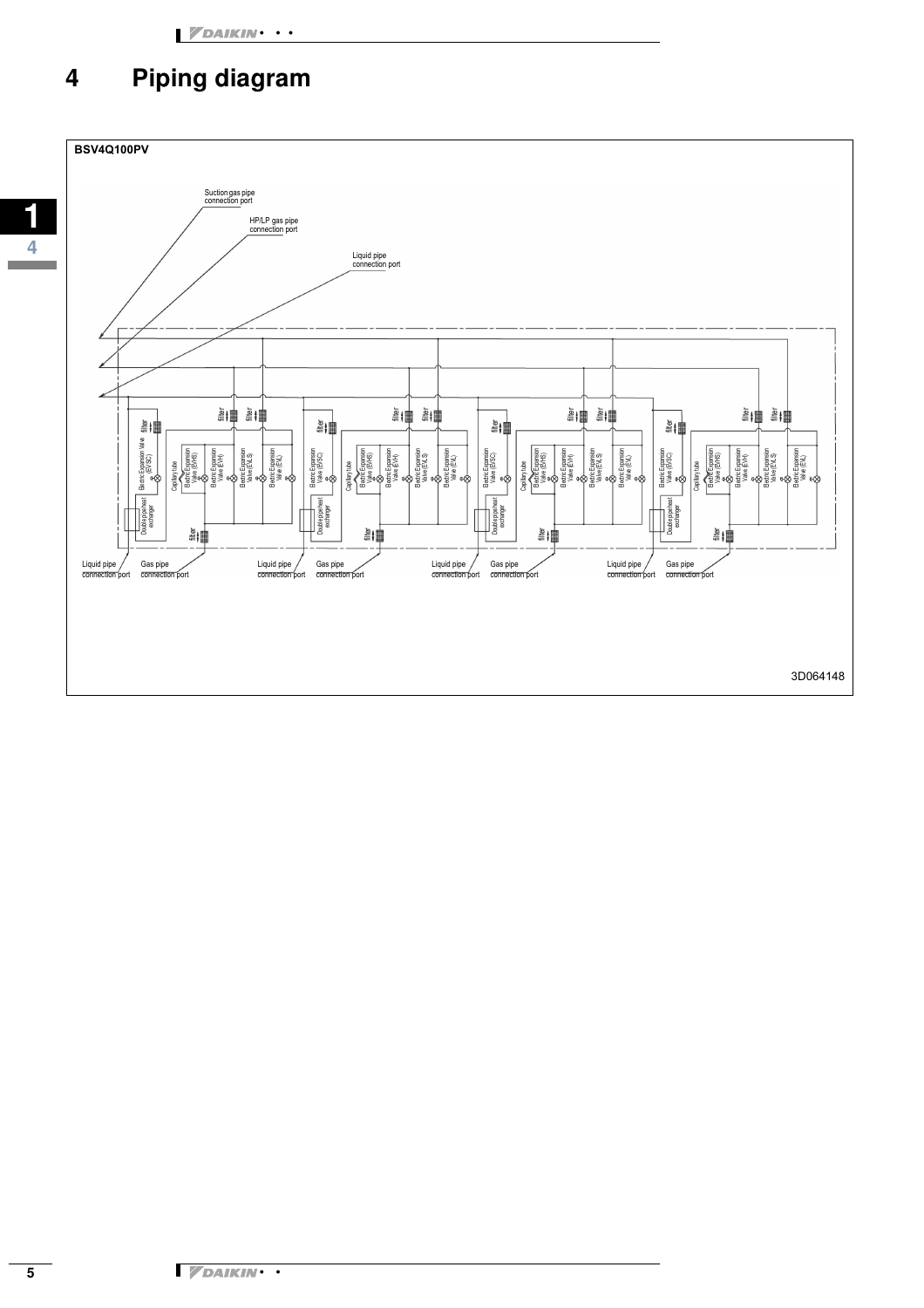## **5 Wiring diagram**

#### 5 - 1 Wiring diagram



- 1 This wiring diagram applies to the BS unit only.
- 2 When using the COOL/HEAT selector (optional accessory), connect it to terminals A, B and C on X2M(A1P~A6P).
- 3 As for wiring to the X2M~X9M(control), refer to the installation manual.
- 4 Use copper conductors only.
- 5 Dip switch (DS1-2) initial settings are as follows.

ON OFF

For using dip switch (DS1-2), refer to the installation manual or to the 'service precaution' label on de el.compo.box cover.